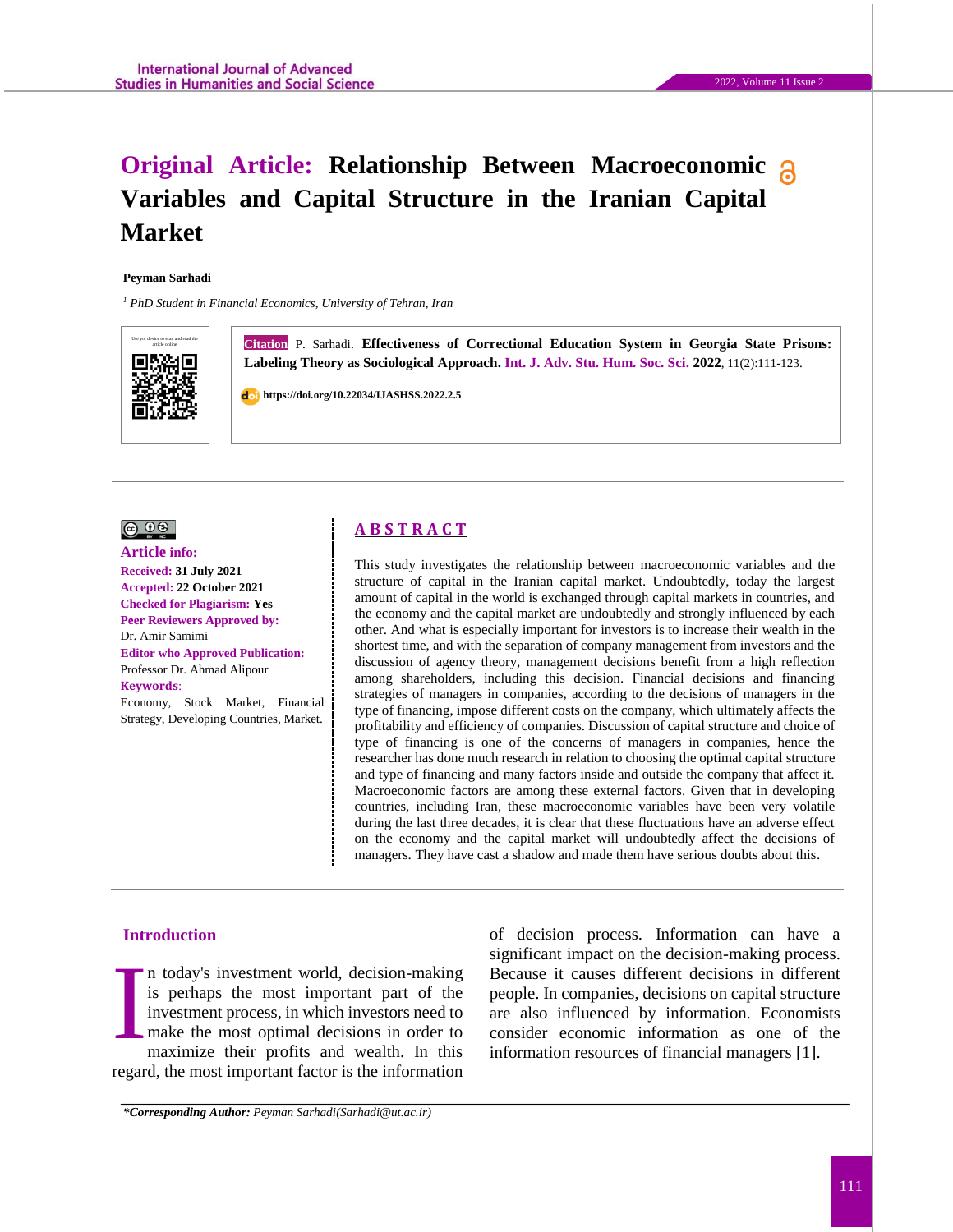#### 2022, Volume 11, Issue 2

For this reason, one of the purposes of preparing economic variables is to provide information to facilitate decision making. In developed countries, due to economic stability, future economic conditions are predictable for most individuals and companies, and by considering these conditions, they try to optimize their decisions, but in underdeveloped countries, the development of this issue due to fluctuations and turbulence in the economic environment is far from the mind or impossible and during various researches, the relationship between macroeconomic variables and accounting variables has been studied and evaluated. The question is whether macroeconomic variables affect the structure of capital in the Iranian capital market or not. Therefore, the main approach in this research is the experimental test of the effect of economic variables with debt ratio.

#### **Background of Research**

Sinai (2005) studied the effect of corporate characteristics on the capital structure and named the size of the company, profitability, growth opportunities and tangible assets as the most important parameters within the company affecting the financial leverage of companies. Namazi (2005) reported that there is a positive relationship between capital structure and profitability of companies that this relationship is influenced by the type and also an industry [2].

Nemati (2009) showed that in Iran, as in the countries of East Asia, there is a relationship between the ratio of fixed assets to total assets and the size of the company to the capital structure and there is a negative relationship between profitability and current ratio with capital structure. Sajjadi (2010) approached the effect of macroeconomic variables on the total stock index in the Tehran Stock Exchange and found a negative relationship between inflation and liquidity with the growth rate of the stock price index.

In a study, Riotis (2010) investigated the effect of companies' characteristics on their capital

structure in Greece and found a significant relationship between the current ratio and the interest rate and value of the company with the capital structure.

Bokpin (2010) studied the effect of macroeconomic variables on financial decisions of the capital structure and found a significant relationship between GDP and interest rates with decisions about the structure of capital and financial leverage in companies. Imran (2018) reported that there is a positive relationship between capital structure and company size.

In examining the structure of capital in Portugal, Cerasquier (2017) has proved the existence of a significant relationship between size and fixed assets with the structure of capital or the amount of long-term debt to total assets in companies. In his research, Viviani (2017) examined the determining and effective factors in the capital structure of commercial companies in France and considered the number of long-term debts in companies to be different depending on the type of industry. Amido (2016) also studied the factors affecting the capital structure in Ghanaian banks and found a significant relationship between tax rate, growth rate and asset structure, the size of banks and the capital structure.

### **Data Analysis**

### *Descriptive indicators of variables*

In order to better understand the nature of the population studied in the study and become more familiar with the research variables, before analyzing the statistical data, it is necessary to describe the data [2].

Therefore, before testing the research hypotheses, the research variables are briefly examined in Table (1). This table contains indicators to describe the research variables. These indices include central indices, dispersion indices and distribution shape indices.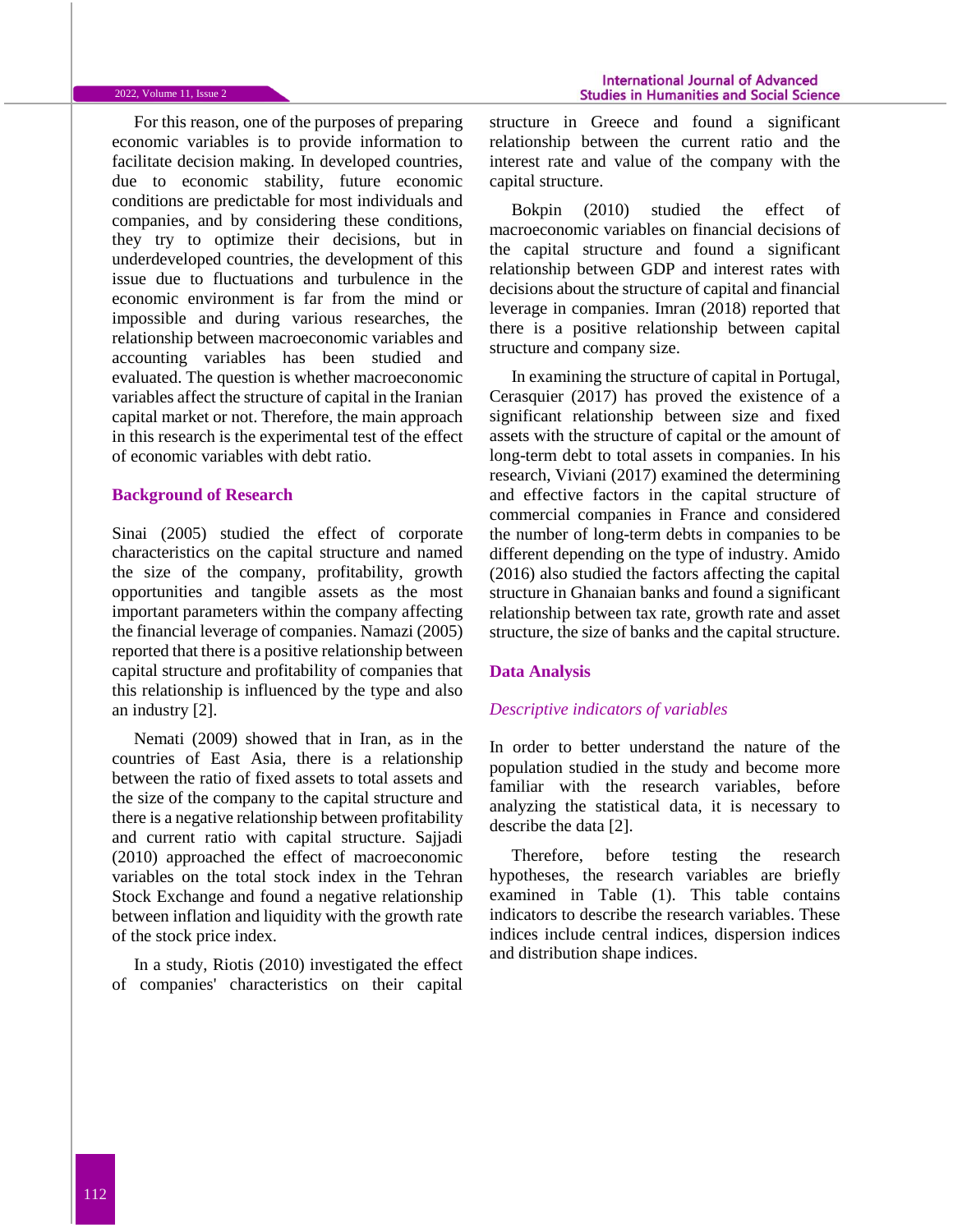|         |  |  | Table 1. Indicators describing research variables, central indices, dispersion indices and distribution shape |
|---------|--|--|---------------------------------------------------------------------------------------------------------------|
| indices |  |  |                                                                                                               |

| <b>Bank interest</b><br>rates | dollar price | <b>The</b><br><b>Liquidity</b><br>inflation<br>rate<br>rate |         | Debt ratio | <b>Variables</b><br><b>Indicators</b>                  |
|-------------------------------|--------------|-------------------------------------------------------------|---------|------------|--------------------------------------------------------|
| 625                           | 625          | 625                                                         | 625     | 623        | Number                                                 |
| 13                            | 9399/4       | 1620600                                                     | 15/5    | 0.614      | average                                                |
| 0.06405                       | 12/634       | 19794/2                                                     | 0.22727 | 0.0077     | Mean standard error                                    |
| 1/60128                       | 3/1586e2     | 4/94855e5                                                   | 5/69173 | ./19342    | Standard deviation                                     |
| 2/564                         | 9/977e4      | 2/44e11                                                     | 32/396  | 0.037      | Variance                                               |
| 4                             | 897          | 1/43e6                                                      | 14/60   | 1/66       | Domain changes                                         |
| 15/8                          | 9920         | 2/36e6                                                      | 25/4    | 1/73       | The highest                                            |
| 11/8                          | 9023         | 921019                                                      | 10/8    | 1/06       | the lowest                                             |
|                               |              |                                                             |         |            | International Journal of<br><b>Advanced Studies in</b> |

**Humanities and Social Science** 

Table 1 shows the characteristics of the research variables. The first line of this table states that the number of all data for all variables studied is equal to 125 per year and up to 625 per year. And the second line shows the average of the collected variables separately, which is, for example, the average return on the debt ratio by 0.614. The fifth line shows the variance and scatter of variables around the mean, which is the debt ratio variance by 0.037. The sixth line describes the changes of the largest and smallest numbers as the amplitude of the changes [3].

### *Analysis of research hypotheses*

### *Checking the assumption on the normality of the variables*

Since the normality of the variables depends on the normality of the remainder of the model; It is necessary to check the normality of the model before fitting it.

The null hypothesis and the hypothesis opposite to the normality test are as follows:

$$
Hs: Data distribution is normalH1: Data distribution is not normal
$$

The Kolmogorov-Smirnov test was used to test the above hypothesis. In this test, when the significance level is less than 5%, the null hypothesis is rejected at the 95% confidence level.

| Meaningful<br>level | Kalmogrof<br>Smirnov | Most<br>Deviation<br>negative | Most<br>Deviation<br>Positive | Absolute value<br>Most<br>Standard<br>deviation | Standard<br>deviation | Average | Number                                                                                  |
|---------------------|----------------------|-------------------------------|-------------------------------|-------------------------------------------------|-----------------------|---------|-----------------------------------------------------------------------------------------|
| 0.369               | 0.918                | $-0.037$                      | 0.028                         | 0.037                                           | 0.19342               | 0.614   | 623                                                                                     |
|                     |                      |                               |                               |                                                 |                       |         | International Journal of<br><b>Advanced Studies in</b><br>Humanities and Social Science |

**Table 2.** Kolmogorov - Smirnov test (K-S) for dependent variable (debt ratio)

Based on the values presented (Table 2), since the values of the significance level for the debt ratio in the model are more than  $5\%$  (Sig. $> 0.05$  or P-

value); therefore, the assumption of zero, i.e. the normality of the variables, is not rejected.

**Table 3.** Correlation coefficient, determination coefficient, adjusted coefficient of determination and Camera-Watson test between debt ratio and bank interest rate

| Camera - | Estimation      | Adjusted coefficient of | Determination | Correlation | Mod |
|----------|-----------------|-------------------------|---------------|-------------|-----|
| Watson   | criterion error | determination           | coefficient   | coefficient | el  |
| . 764    | 0.19338         | 0.000                   | 0.002         | 0.044       |     |
|          |                 |                         |               |             |     |

International Journal of<br>Advanced Studies in<br>Humanities and Social Science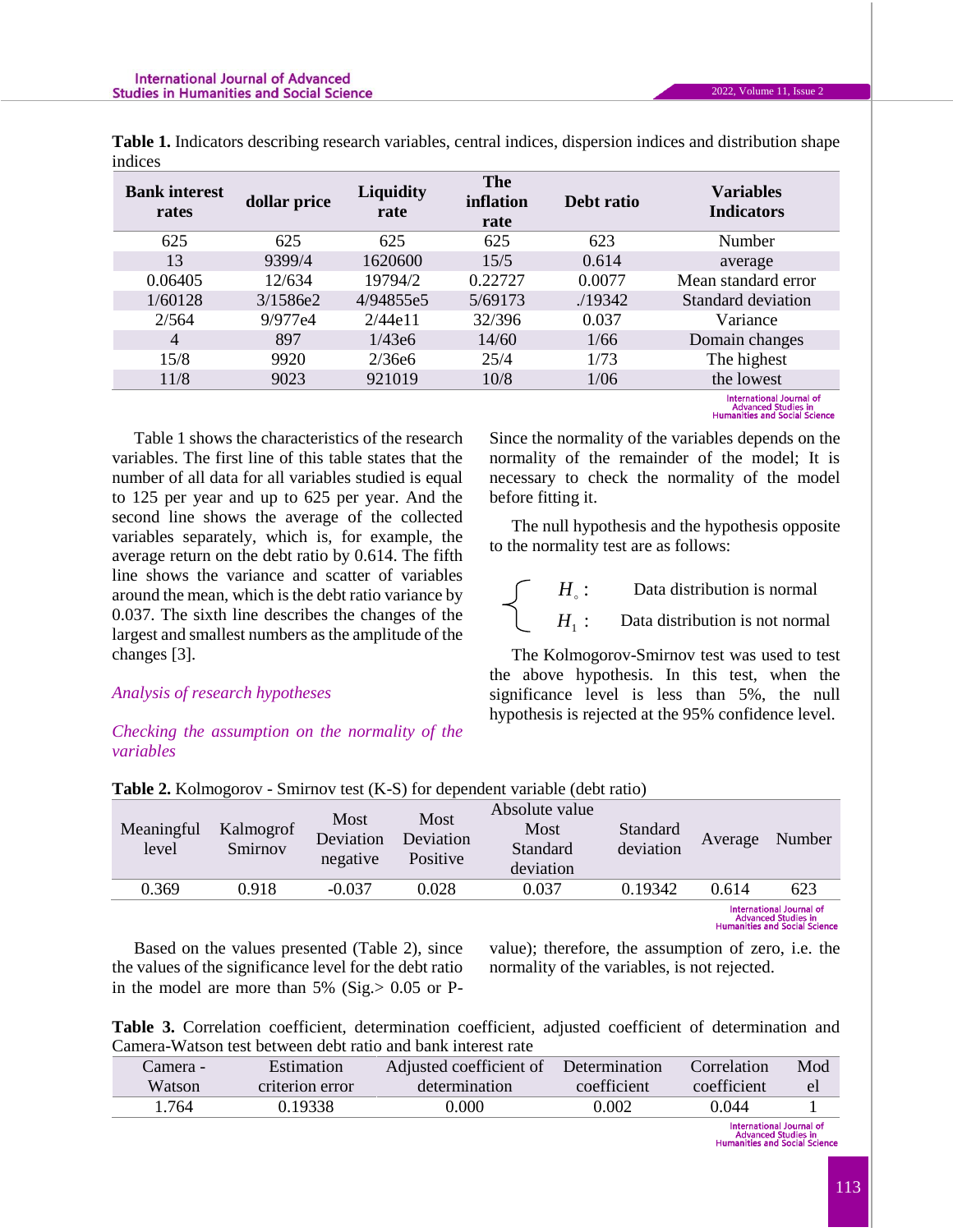According to Table 3, Pearson correlation coefficient between the two variables of debt ratio and bank interest rate is 0.044. This number at the level of 5% error indicates a lack of significant relationship between the two variables of debt ratio and bank interest rate. According to SPSS software outputs, the tables show that since the calculated adjustment coefficient shows the number 0.000, which is a very small number, it does not provide a good fit of the changes in the debt ratio variable by the bank interest rate variable.

One of the assumptions of independence regression is errors; if the hypothesis of error independence is rejected and the errors are correlated with each other, regression cannot be used. Camera-Watson statistics are used to check the independence of errors that if the value of the Camera-Watson statistics falls in the distance of 1.5 to 2.5, the assumption of correlation between errors is rejected and regression can be used. The value of the Camera-Watson statistic is 1.764, based on Table 3 and this number shows that the errors are independent of each other and there is no correlation between the errors and the assumption of correlation between the errors is rejected and regression can be used [4].

|                            | ANOVA <sup>b</sup>  |                    |                       |                   |                                                                                                |  |  |
|----------------------------|---------------------|--------------------|-----------------------|-------------------|------------------------------------------------------------------------------------------------|--|--|
| <b>Meaningful</b><br>level | <b>F</b> statistics | <b>Mean Square</b> | Degrees of<br>freedom | Sum of<br>squares | <b>Model</b>                                                                                   |  |  |
| 0.271                      | 1.215               | 0.045              |                       | 0.045             |                                                                                                |  |  |
|                            |                     | 0.037              | 621                   | 23.224            | Residual                                                                                       |  |  |
|                            |                     |                    | 622                   | 23.269            | Total                                                                                          |  |  |
|                            |                     |                    |                       |                   | International Journal of<br><b>Advanced Studies in</b><br><b>Uumanities and Cosial Science</b> |  |  |

**Table 4.** Regression analysis of variance for debt ratio and bank interest rate variables

Table 4 shows the analysis of variance between the bank interest rate variable as an independent variable and the debt ratio as a dependent variable. According to this output, since sig is more than five

percent, the H0 hypothesis is at the error level five. The percentage is confirmed and the correlation between this variable is hardened.

| Table 5. Correlation coefficient, determination coefficient, adjusted determination coefficient and Camera- |  |  |
|-------------------------------------------------------------------------------------------------------------|--|--|
| Watson test between debt ratio and bank interest rate with the presence of control variables                |  |  |

| Camera -<br>Watson | <b>Estimation</b><br>criterion error | <b>Adjusted coefficient</b><br>of determination | <b>Determinatio</b><br>n coefficient | <b>Correlation</b><br>coefficient | <b>Model</b>                                                                                   |
|--------------------|--------------------------------------|-------------------------------------------------|--------------------------------------|-----------------------------------|------------------------------------------------------------------------------------------------|
| .86                | 0.138894                             | 0.485                                           | 0.489                                | 0.699                             |                                                                                                |
|                    |                                      |                                                 |                                      |                                   | International Journal of<br><b>Advanced Studies in</b><br><b>Humanities and Social Science</b> |

Then, the above hypothesis was examined with the presence of control variables. Based on Table (5), Pearson correlation coefficient between the two variables of debt ratio and bank interest rate with the presence of control variables is 0.699.

This number at the error level of 5% shows a significant relationship between debt ratio and bank interest rates and control variables. With respect to SPSS software outputs, the tables show that since the calculated adjusted coefficient shows the number 0.485, which is a good number, it provides a good fit of the changes in the debt ratio variable by the independent variables.

One of the assumptions of independence regression is errors; if the hypothesis of error independence is rejected and the errors are correlated with each other, regression cannot be used. Camera-Watson statistics are used to check the independence of errors that if the value of the Camera-Watson statistics lies in the distance of 1.5 to 2.5, the assumption of correlation between errors is rejected and regression can be used. The value of the Camera-Watson statistics, as depicted in Table 5, is 1.86 and this number shows that the errors are independent of each other and there is no correlation between the errors and the assumption of correlation between the errors is rejected and regression can be used [5].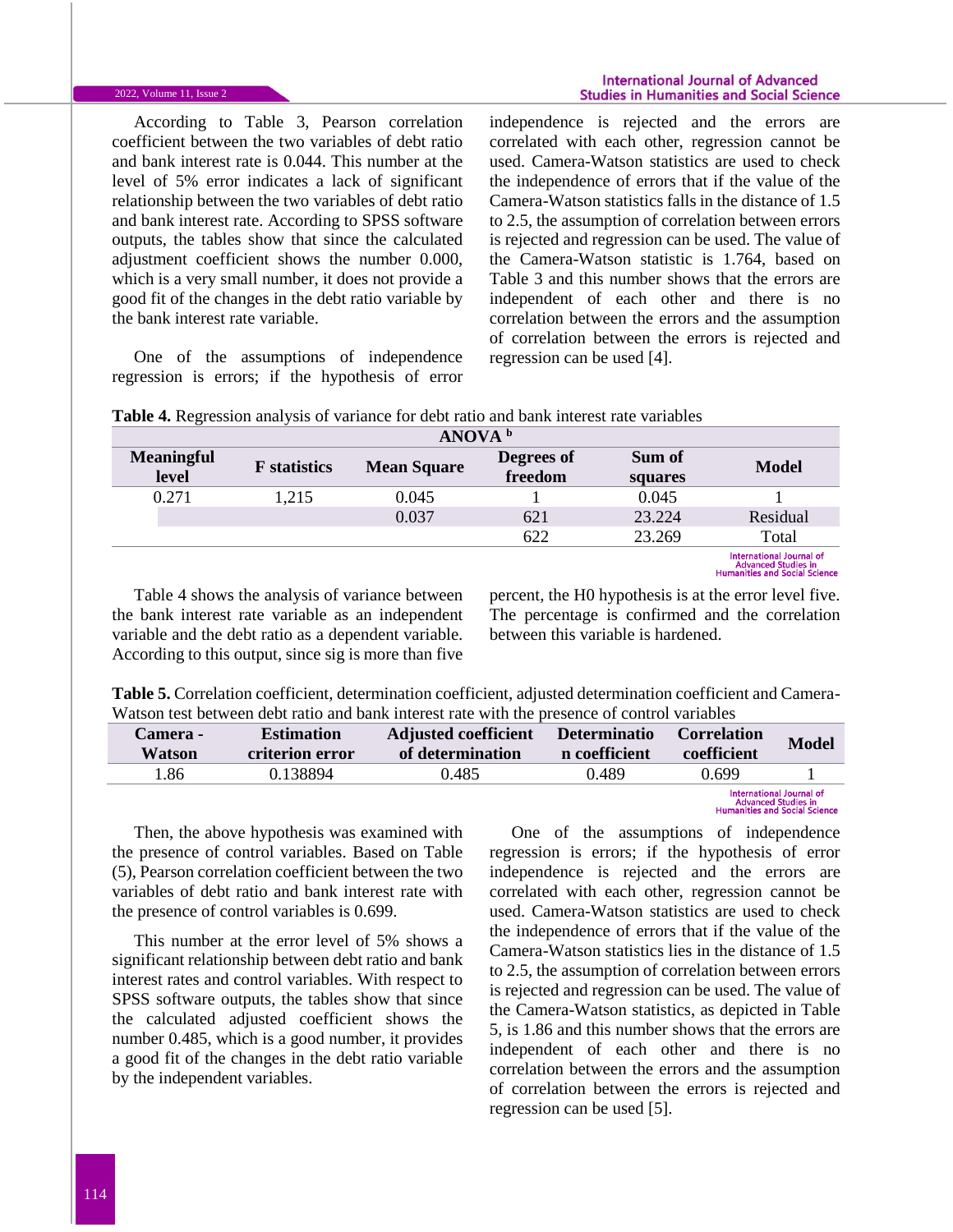statistical hypotheses:

According to the obtained results, the first subhypothesis, i.e. return on equity, return on assets, ratio of earnings per share and fixed assets ratio

|                     |      |                     | ANOVA <sup>b</sup>           |                       |                          |                                                                                                |
|---------------------|------|---------------------|------------------------------|-----------------------|--------------------------|------------------------------------------------------------------------------------------------|
| meaningful<br>level |      | <b>F</b> statistics | <b>Mean</b><br><b>Square</b> | Degrees of<br>freedom | Sum of<br><b>Squares</b> | <b>Model</b>                                                                                   |
|                     | 0.00 | 117.848             | 2.275                        |                       | 11.375                   | Regression                                                                                     |
|                     |      |                     | 0.019                        | 616                   | 11.891                   | Residual                                                                                       |
|                     |      |                     |                              | 621                   | 23.266                   | Total                                                                                          |
|                     |      |                     |                              |                       |                          | International Journal of<br><b>Advanced Studies in</b><br><b>Humanities and Social Science</b> |

**Table 6.** Regression analysis of variance for debt ratio and bank interest rate and control variables

 $H_{_\circ}$  : Data distribution is normal

> $H<sub>1</sub>$ : Data distribution is not normal

affect the relationship between bank interest rate and capital structure, is confirmed at 95% confidence level. According to this output, the overall significance of the regression model is tested by ANOVA table through the following Given that sig is less than five percent, the assumption that the relationship between the variables is linear is confirmed. Finally, we will discuss how to fit multiple regression by the Enter method as follows Table 7.

|  |  |  |  | Table 7. Summary of multiple regression findings of sub-hypothesis one by Enter method |
|--|--|--|--|----------------------------------------------------------------------------------------|
|  |  |  |  |                                                                                        |

| meaningful level | Statistics t) | <b>Standardized</b><br>coefficients | <b>Non-standardized</b><br>coefficients<br>B |          | Model                                                         |
|------------------|---------------|-------------------------------------|----------------------------------------------|----------|---------------------------------------------------------------|
| 0.000            | 10.816        | 10,816                              |                                              | 0.499    | (Constant)                                                    |
| 0.126            | 1.531         | 1,531                               | 0.044                                        | 0.044    | <b>Fixed Asset Ratio</b>                                      |
| 0.00             | 9,391         | 9,391                               | 0.433                                        | 0.07     | Earnings per share<br>ratio                                   |
| 0.00             | $-21.4$       | $-21.4$                             | $-0.981$                                     | $-0.015$ | Return on total assets                                        |
| 0.00             | 5,169         | 5,169                               | 0.152                                        | 0.00     | Return of capital<br>owners                                   |
| 0.000            | 4.8           | 4.8                                 | 0.14                                         | 0.017    | Bank interest rates                                           |
|                  |               |                                     |                                              |          | <b>International Journal of</b><br><b>Advanced Studies in</b> |

**Humanities and Social Science** 

**Table 8.** Correlation coefficient, determination coefficient, adjusted coefficient of determination and Camera-Watson test between debt ratio and inflation rate

| Camera -<br>Watson | <b>Estimation</b><br>criterion error | <b>Adjusted coefficient</b><br>of determination | <b>Determination</b><br>coefficient | <b>Correlation</b><br>coefficient | <b>Model</b>                          |
|--------------------|--------------------------------------|-------------------------------------------------|-------------------------------------|-----------------------------------|---------------------------------------|
| 1.762              | 0.19349                              | 0.000                                           | 0.001                               | 0.03                              |                                       |
|                    |                                      |                                                 |                                     |                                   | المحامل والمستحدث والمستحدث والمستحدث |

**Advanced Studies in**<br>Advanced Studies in<br>Humanities and Social Science

According to Table 8, Pearson correlation coefficient between the two variables of debt ratio and inflation rate is 0.03. This number at the 5% error level indicates a lack of a significant relationship between the two variables of debt ratio and inflation rate. According to SPSS software outputs, the tables show that since the calculated adjustment coefficient shows the number 0.000, it is a very small number and does not provide a good fit of the changes in the debt ratio variable by the

inflation rate variable. One of the assumptions of independence regression is errors; if the hypothesis of error independence is rejected and the errors are correlated with each other, regression cannot be used. Camera-Watson statistics are used to check the independence of errors and if the value of the Camera-Watson statistics falls in the distance of 1.5 to 2.5, the assumption of correlation between errors is rejected and regression can be used. The value of the Camera-Watson statistic according to Table (8)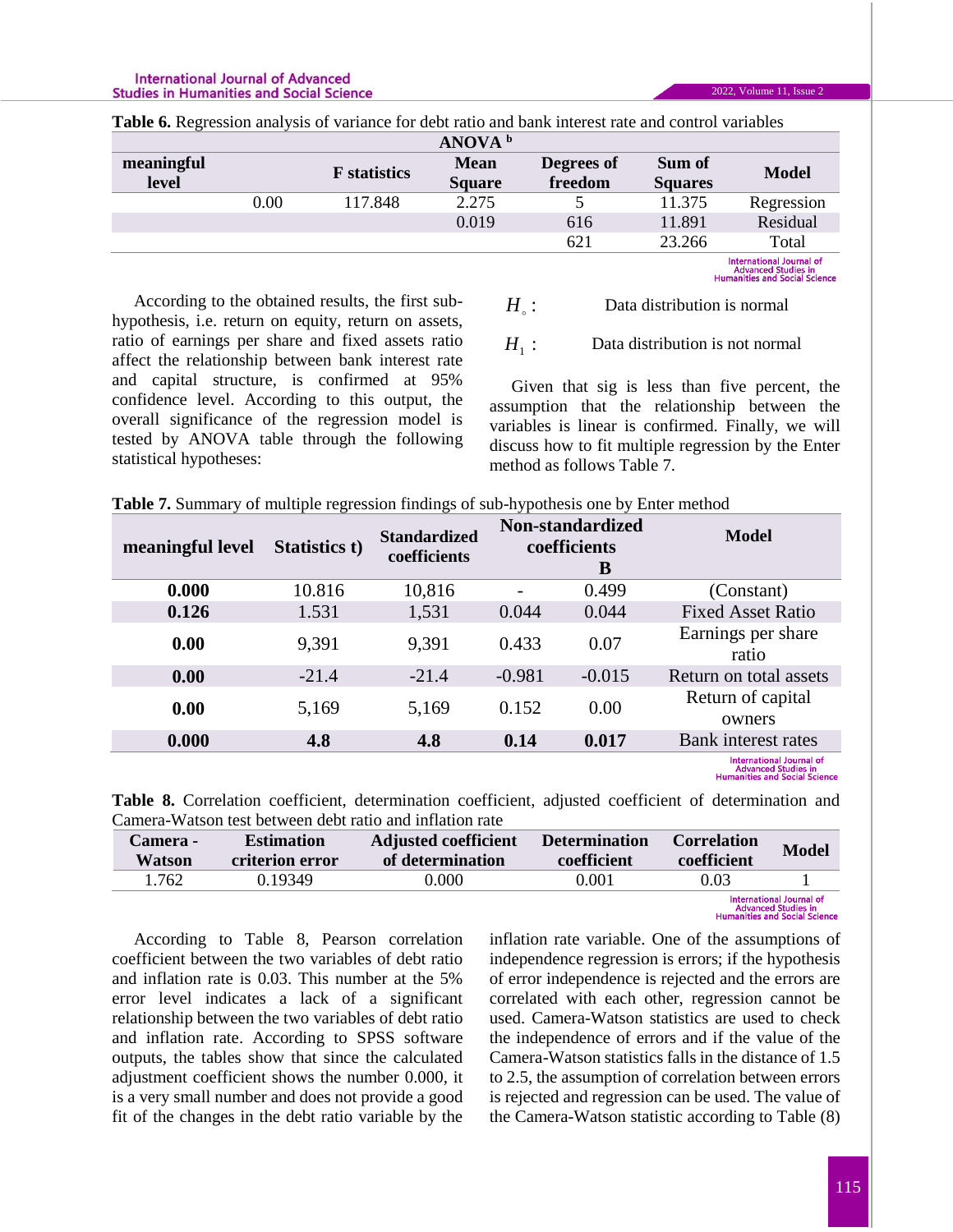is 1.762 and this number shows that the errors are independent of each other and there is no correlation between the errors, so the assumption of correlation between the errors is rejected and regression can be used [6].

| meaningful<br>level |       | <b>F</b> statistics | <b>Mean Square</b> | Degrees of<br>freedom | Sum of<br><b>Squares</b> | <b>Model</b>                                                                                   |
|---------------------|-------|---------------------|--------------------|-----------------------|--------------------------|------------------------------------------------------------------------------------------------|
|                     | 0.455 | 0.56                | 0.021              |                       | 0.021                    | Regression                                                                                     |
|                     |       |                     | 0.037              | 621                   | 23.248                   | Residual                                                                                       |
|                     |       |                     |                    | 622                   | 23.269                   | Total                                                                                          |
|                     |       |                     |                    |                       |                          | International Journal of<br><b>Advanced Studies in</b><br><b>Humanities and Social Science</b> |

**Table 9.** Regression analysis of variance for debt ratio and inflation rate variables

Table 9 shows the analysis of variance between the inflation rate variable as an independent variable and the debt ratio as a dependent variable.

According to this output, since sig is more than five percent, assumption H0 at the five percent error level is confirmed.

**Table 10.** Correlation coefficient, determination coefficient, adjusted coefficient and Camera-Watson test between debt ratio and inflation rate with the presence of control variables

| <b>Camera -</b><br>Watson | <b>Estimation</b><br>criterion error | <b>Adjusted coefficient</b><br>of determination | <b>Determination</b><br>coefficient | <b>Correlation</b><br>coefficient | <b>Model</b>                                                                                          |
|---------------------------|--------------------------------------|-------------------------------------------------|-------------------------------------|-----------------------------------|-------------------------------------------------------------------------------------------------------|
| 1.8                       | በ 14119                              | 0.468                                           | 0.472                               | 0.689                             |                                                                                                       |
|                           |                                      |                                                 |                                     |                                   | <b>International Journal of</b><br><b>Advanced Studies in</b><br><b>Humanities and Social Science</b> |

The above hypothesis was examined with the presence of control variables. According to Table (10) Pearson correlation coefficient between the two variables debt ratio and inflation rates with the presence of control variable is 0.689. This number at the 5% error level shows a significant relationship between the debt ratio and inflation rate and control variables. According to SPSS software outputs, the tables show that the calculated adjustment coefficient shows the number 0.468,

which is a good number and provides a good fit of the changes in the debt ratio variable by the independent variables.

The value of the Camera-Watson statistic according to Table (10) is 1.80 and this number shows that the errors are independent of each other and there is no correlation between the errors, so the assumption of correlation between the errors is rejected and regression can be used.

**Table 11.** Regression analysis of variance for debt ratio and inflation rate and control variables

|                     | ANOVA <sup>b</sup>  |                    |                       |                          |                                                                                                |  |  |
|---------------------|---------------------|--------------------|-----------------------|--------------------------|------------------------------------------------------------------------------------------------|--|--|
| meaningful<br>level | <b>F</b> statistics | <b>Mean Square</b> | Degrees of<br>freedom | Sum of<br><b>Squares</b> | <b>Model</b>                                                                                   |  |  |
| 0.00                | 110.234             | 2.197              |                       | 10.987                   | Regression                                                                                     |  |  |
|                     |                     | 0.02               | 616                   | 12.279                   | Residual                                                                                       |  |  |
|                     |                     |                    | 621                   | 23.266                   | Total                                                                                          |  |  |
|                     |                     |                    |                       |                          | International Journal of<br><b>Advanced Studies in</b><br><b>Uumanities and Cosial Crionse</b> |  |  |

According to the obtained results, the second sub-hypothesis (return on equity, total return on assets, earnings per share ratio and fixed assets ratio

affects the relationship between inflation rate and capital structure) is confirmed at 95% confidence level.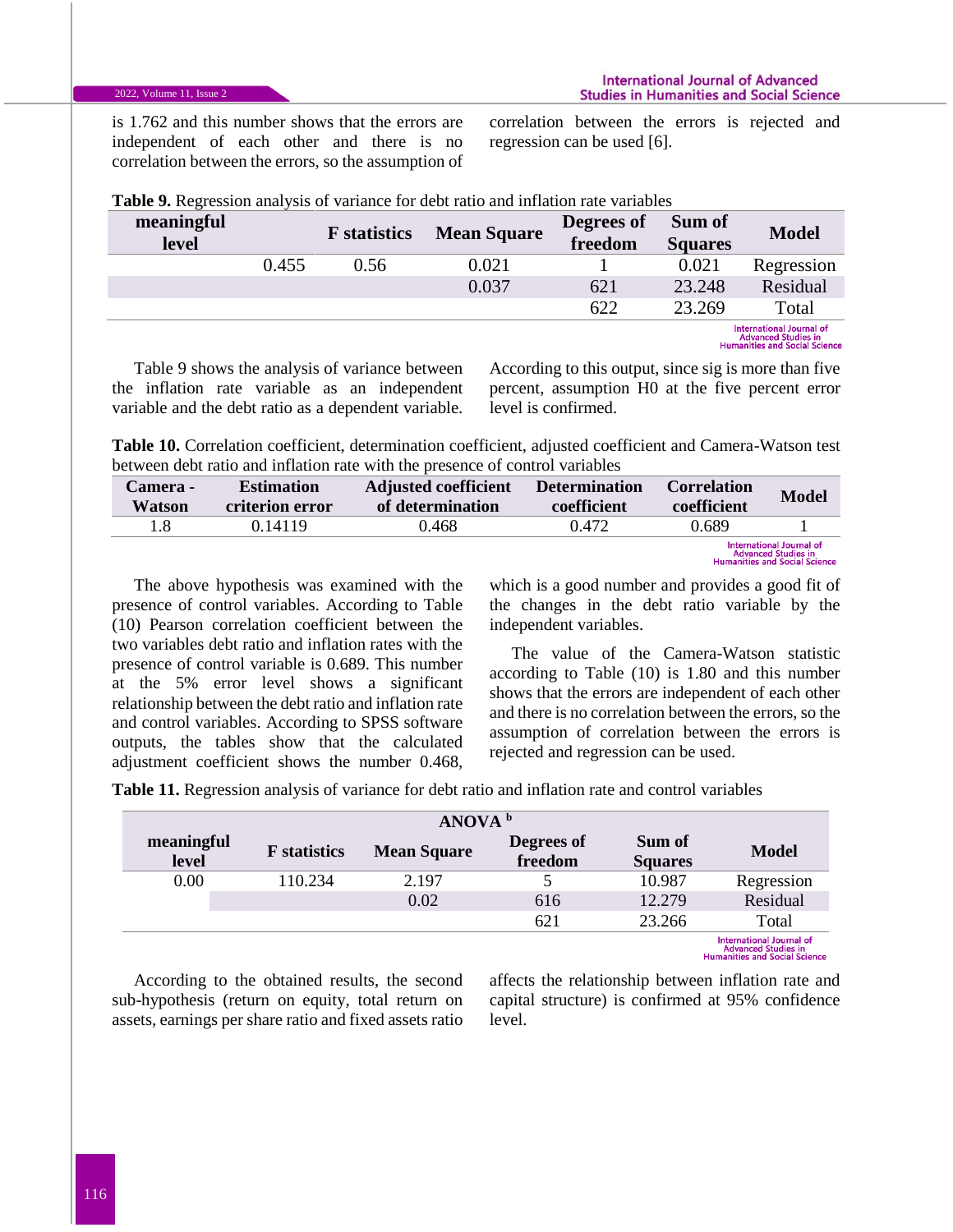#### **International Journal of Advanced Studies in Humanities and Social Science**

| <b>Level</b><br><b>Meaningful</b> | Statistics t) | <b>Standardized</b><br>coefficients | Non-standardized<br>coefficients |          | <b>Model</b>                    |  |  |
|-----------------------------------|---------------|-------------------------------------|----------------------------------|----------|---------------------------------|--|--|
|                                   |               |                                     | <b>Std.Error</b>                 | B        |                                 |  |  |
| 0.000                             | 38.414        |                                     | 0.019                            | 0.741    | (Constant)                      |  |  |
| 0.109                             | 1.604         | 0.047                               | 0.029                            | 0.047    | <b>Fixed Asset Ratio</b>        |  |  |
| 0.00                              | 9.02          | 0.422                               | 0.000                            | 0.07     | Earnings per share<br>ratio     |  |  |
| 0.00                              | $-20.663$     | $-0.966$                            | 0.001                            | $-0.015$ | Return on total assets          |  |  |
| 0.00                              | 5.277         | 0.158                               | 0.00                             | 0.00     | Return of capital<br>owners     |  |  |
| 0.09                              | $-1.689$      | $-0.049$                            | 0.001                            | 0.002    | The inflation rate              |  |  |
|                                   |               |                                     |                                  |          | <b>International Journal of</b> |  |  |

**Table 12.** Summary of multiple regression findings of the second sub-hypothesis by enter method

Advanced Studies in<br>Humanities and Social Science

2022, Volume 11, Issue 2

According to Table 12, the fixed value and the coefficient B related to each variable, in the general model, have been decided according to the level of significance. The assumption that the regression coefficient is equal to zero (assumption H0) is

confirmed and must be removed from the regression equation, showing that there is no significant relationship between the ratio of fixed assets and inflation rate to debt ratio [1].

**Table 13.** Correlation coefficient, determination coefficient, adjusted determination coefficient and Camera-Watson test between debt ratio and dollar exchange rate

| Camera -<br>Watson | <b>Adjusted coefficient</b><br><b>Estimation</b><br>of determination<br>criterion error |       | <b>Determination</b><br>coefficient | <b>Correlation</b><br>coefficient | <b>Model</b>             |
|--------------------|-----------------------------------------------------------------------------------------|-------|-------------------------------------|-----------------------------------|--------------------------|
| 1.762              | 0.19347                                                                                 | 0.000 | 0.001                               | 0.032                             |                          |
|                    |                                                                                         |       |                                     |                                   | International Journal of |

Advanced Studies in<br>Humanities and Social Science

According to Table 13, Pearson correlation coefficient between the two variables of debt ratio and dollar exchange rate is 0.032. This number at the 5% error level indicates a lack of significant relationship between the two variables of debt ratio and dollar exchange rate. According to SPSS software outputs, the tables show that the calculated adjusted coefficient shows the number 0.000, which is a very small number and does not provide a good

fit of the changes in the debt ratio variable by the dollar exchange rate variable.

The value of the Camera-Watson statistic according to Table 13 is 1.762 that shows that the errors are independent of each other, and there is no correlation between the errors, so the assumption of correlation between the errors is rejected and regression can be used.

**Table 14.** Regression analysis of variance for debt ratio and dollar exchange rate variables

|                  |                     | ANOVA <sup>b</sup> |                       |                          |                                                                                                       |
|------------------|---------------------|--------------------|-----------------------|--------------------------|-------------------------------------------------------------------------------------------------------|
| meaningful level | <b>F</b> statistics | <b>Mean Square</b> | Degrees of<br>freedom | Sum of<br><b>Squares</b> | <b>Model</b>                                                                                          |
| 0.422            | 0.647               | 0.024              |                       | 0.024                    | Regressio<br>n                                                                                        |
|                  |                     | 0.037              | 621                   | 23.245                   | Residual                                                                                              |
|                  |                     |                    | 622                   | 23.269                   | Total                                                                                                 |
|                  |                     |                    |                       |                          | <b>International Journal of</b><br><b>Advanced Studies in</b><br><b>Humanities and Social Science</b> |

Table (14) shows the analysis of variance between the dollar exchange rate variable as an

independent variable and the debt ratio as a dependent variable.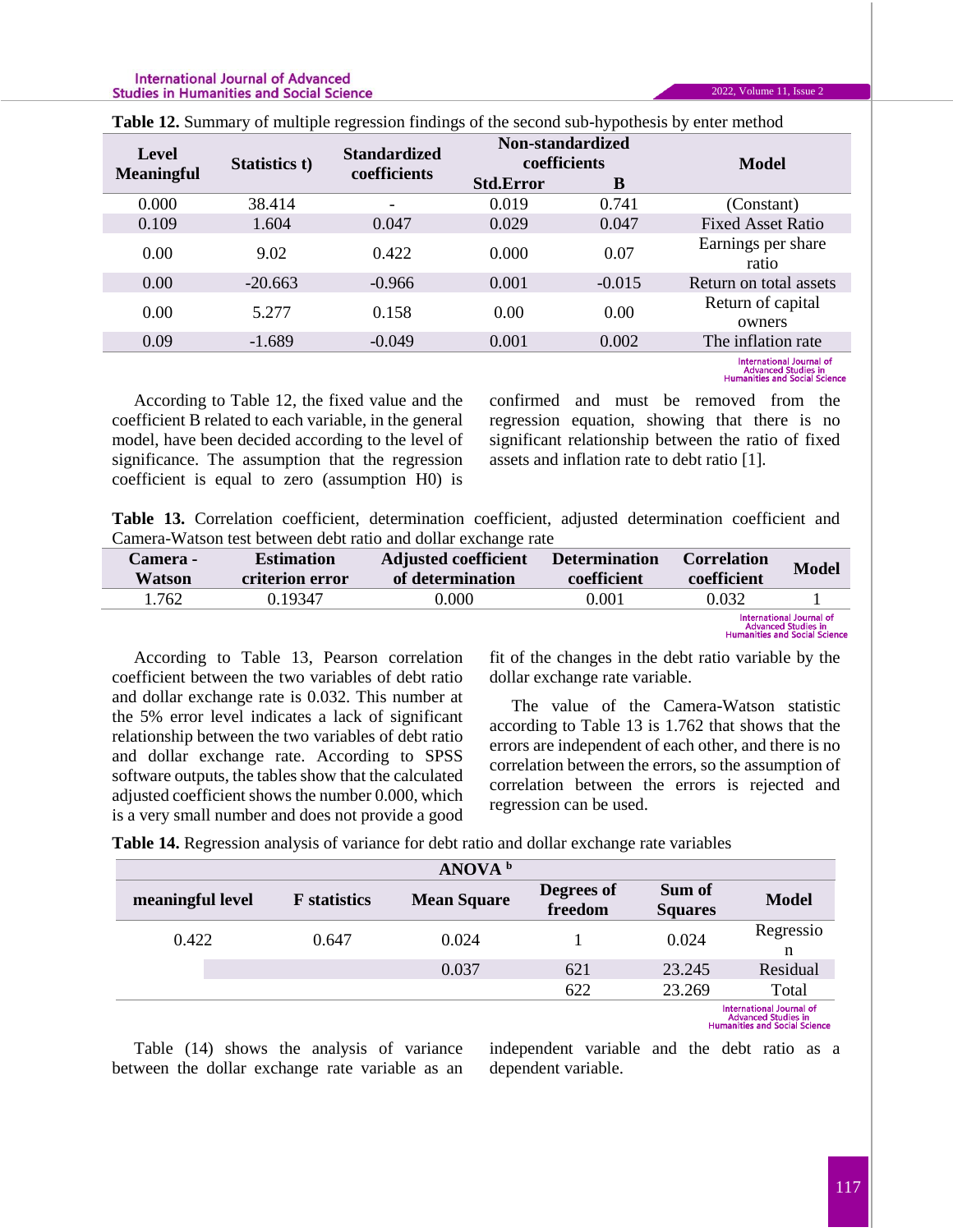**Table 15.** Correlation coefficient, determination coefficient, adjusted coefficient and Camera-Watson test between debt ratio and dollar exchange rate with the presence of control variables

| Camera -<br>Watson | <b>Estimation</b><br>criterion error | <b>Adjusted coefficient</b><br>of determination | <b>Determinatio</b><br>n coefficient | <b>Correlation</b><br>coefficient | <b>Model</b>                                           |
|--------------------|--------------------------------------|-------------------------------------------------|--------------------------------------|-----------------------------------|--------------------------------------------------------|
| .82                | 0.14026                              | 0.475                                           | 0.479                                | 0.692                             |                                                        |
|                    |                                      |                                                 |                                      |                                   | International Journal of<br><b>Advanced Studies in</b> |

**Humanities and Social Science** 

Then the above hypothesis was examined with the presence of control variables. According to Table (15), Pearson correlation coefficient between the two variables debt ratio and dollar rates with the presence of control variable is 0.692. This number at the 5% error level shows a significant relationship between the debt ratio and the dollar exchange rate and control variables. According to SPSS software outputs, the tables show that the calculated adjustment coefficient shows the number 0.475, which is a good number and provides a good fit of the changes in the debt ratio variable by the independent variables.

The value of the Camera-Watson statistic according to Table (15) is 1.82 that shows that the errors are independent of each other and there is no correlation between the errors, so the assumption of correlation between the errors is rejected and regression can be used.

**Table 16.** Regression analysis of variance for debt ratio and dollar exchange rate and control variables

| ANOVA <sup>b</sup> |                     |                              |                       |                       |                                                                                                |  |
|--------------------|---------------------|------------------------------|-----------------------|-----------------------|------------------------------------------------------------------------------------------------|--|
| meaningful level   | <b>F</b> statistics | <b>Mean</b><br><b>Square</b> | Degrees of<br>freedom | <b>Sum of Squares</b> | <b>Model</b>                                                                                   |  |
| 0.00               | 113.234             | 2.23                         |                       | 11.148                | Regression                                                                                     |  |
|                    |                     | 0.02                         | 616                   | 12.118                | Residual                                                                                       |  |
|                    |                     |                              | 621                   | 23.266                | Total                                                                                          |  |
|                    |                     |                              |                       |                       | International Journal of<br><b>Advanced Studies in</b><br><b>Humanities and Social Science</b> |  |

According to the results, the third subhypothesis (return on equity, total return on assets, earnings per share and fixed assets ratio affects the

relationship between the dollar exchange rate and capital structure) is confirmed at 95% confidence level.

**Table 17.** Summary of Multiple Regression Findings of the Third Sub-Hypothesis by Enter Method

| Level<br><b>Meaningful</b> | <b>Standardized</b><br>Statistics t)<br>coefficients |                          | Non-standardized<br>coefficients |          | Model                              |  |
|----------------------------|------------------------------------------------------|--------------------------|----------------------------------|----------|------------------------------------|--|
|                            |                                                      |                          | Std.Error                        | B        |                                    |  |
| 0.000                      | 7,461                                                | $\overline{\phantom{0}}$ | 0.173                            | 1,288    | (Constant)                         |  |
| 0.106                      | 1,617                                                | 0.047                    | 0.029                            | 0.047    | <b>Fixed Asset Ratio</b>           |  |
| 0.00                       | 9.36                                                 | 0.437                    | 0.000                            | 0.07     | <b>Earnings per share</b><br>ratio |  |
| 0.00                       | $-21.032$                                            | $-0.992$                 | 0.001                            | $-0.015$ | <b>Return on total assets</b>      |  |
| 0.00                       | 5,166                                                | 0.154                    | 0.00                             | 0.00     | <b>Return of capital</b><br>owners |  |
| 0.01                       | $-3.328$                                             | $-0.099$                 | 0.00                             | $-0.06$  | dollar price                       |  |
|                            |                                                      |                          |                                  |          | <b>International Journal of</b>    |  |

Advanced Studies in<br>Humanities and Social Science

According to the table number (17) about the fixed value and the coefficient B related to each variable, in the general model has been decided according to the level of significance.

Since in this output, the significance level of the regression coefficient equality test related to the fixed asset ratio variable is greater than five percent; Therefore, the assumption that the regression coefficient is equal to zero (assumption H0) is confirmed and should be removed from the regression equation and shows that there is no significant relationship between the ratio of fixed assets to debt ratio. But for other variables, the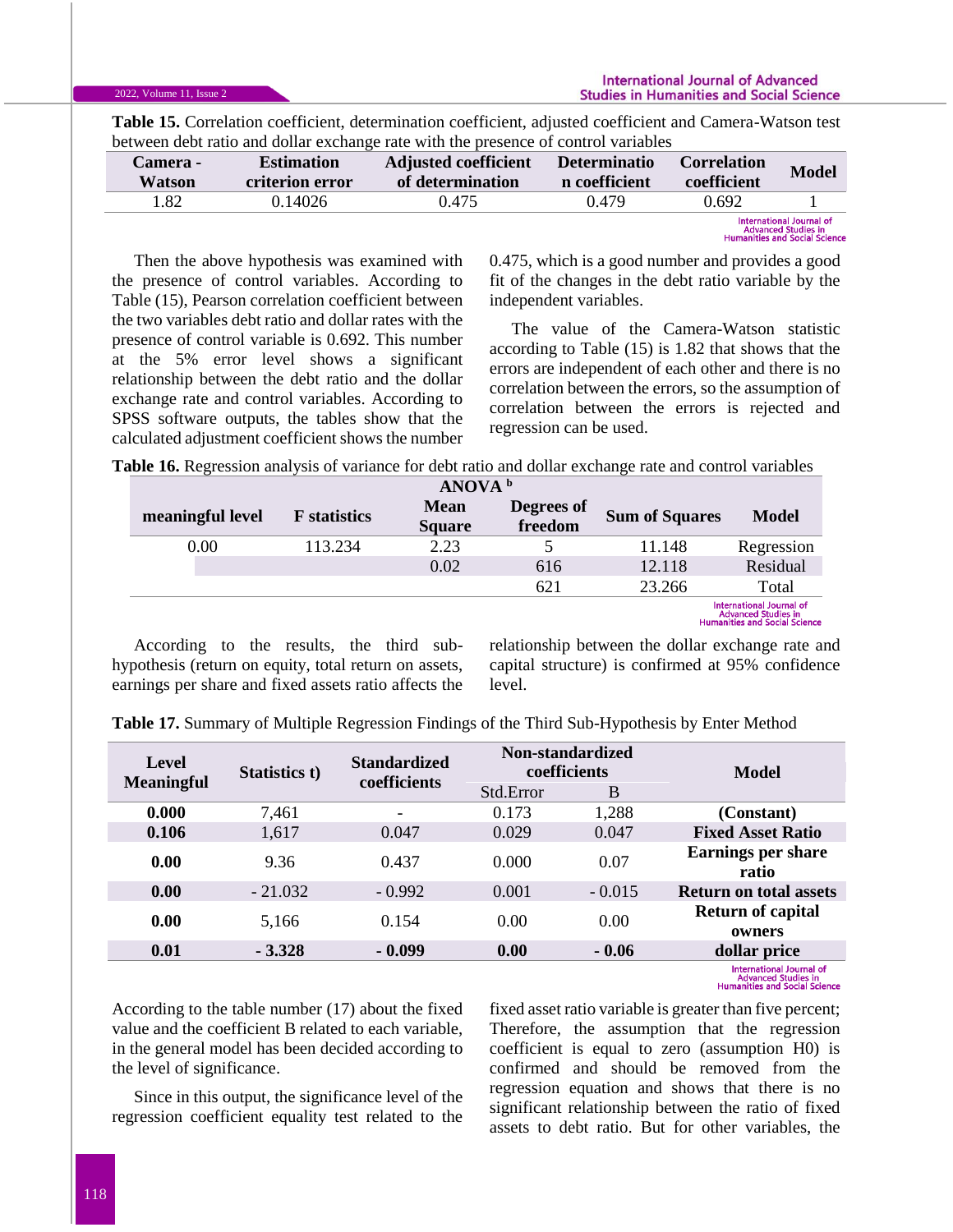#### **International Journal of Advanced Studies in Humanities and Social Science**

assumption The equation of the regression coefficient is rejected by zero (assumption H0) and they should not be excluded from the regression equation.

**Table 18.** Correlation coefficient, coefficient of determination, adjusted coefficient of determination and Camera-Watson test between debt ratio and liquidity rate

| <b>Camera -</b><br>Watson | <b>Estimation</b><br>criterion error | <b>Adjusted coefficient</b><br>of determination | <b>Determination</b><br>coefficient | <b>Correlation</b><br>coefficient | <b>Model</b>                                                                                   |
|---------------------------|--------------------------------------|-------------------------------------------------|-------------------------------------|-----------------------------------|------------------------------------------------------------------------------------------------|
| 1.76                      | 0.19356                              | $-0.001$                                        | 0.000                               | 0.012                             |                                                                                                |
|                           |                                      |                                                 |                                     |                                   | International Journal of<br><b>Advanced Studies in</b><br><b>Uumanities and Casial Ceinnea</b> |

According to Table (18), Pearson correlation coefficient between the two variables of debt ratio and liquidity rate is 0.012. This number at the 5% error level indicates a lack of significant relationship between the two variables of debt ratio and liquidity rate. According to SPSS software outputs, the tables show that the calculated adjustment coefficient shows the number -0.001, which is a very small number and does not provide a good fit of the changes in the debt ratio variable by the liquidity rate variable.

Camera-Watson statistics are used to check the independence of errors that if the value of the Camera-Watson statistics in the distance of 1.5 to 2.5, the assumption of correlation between errors is rejected and regression can be used [7].

|                  | ANOVA <sup>b</sup> |                           |                    |                       |                          |                                                                                                       |  |
|------------------|--------------------|---------------------------|--------------------|-----------------------|--------------------------|-------------------------------------------------------------------------------------------------------|--|
| meaningful level |                    | $\mathbf F$<br>statistics | <b>Mean Square</b> | Degrees of<br>freedom | Sum of<br><b>Squares</b> | <b>Model</b>                                                                                          |  |
| 0.455            |                    | 0.56                      | 0.021              |                       | 0.021                    | Regressio<br>n                                                                                        |  |
|                  |                    |                           | 0.037              | 621                   | 23.248                   | Residual                                                                                              |  |
|                  |                    |                           |                    | 622                   | 23.269                   | Total                                                                                                 |  |
|                  |                    |                           |                    |                       |                          | <b>International Journal of</b><br><b>Advanced Studies in</b><br><b>Humanities and Social Science</b> |  |

Table 19 shows the analysis of variance between the liquidity rate variable as an independent variable and the debt ratio as a dependent variable. According to this output, since sig is more than five

percent, assumption H0 at the five percent error level is confirmed and the existence of a correlation between these variables is rejected.

**Table 20.** Correlation coefficient, determination coefficient, adjusted coefficient and Camera-Watson test between debt ratio and liquidity rate with the presence of control variables

| <b>Camera -</b><br>Watson | <b>Estimation</b><br>criterion<br>error | <b>Adjusted coefficient</b><br>of determination | <b>Determination</b><br>coefficient | <b>Correlation</b><br>coefficient | <b>Model</b>                                                                                   |
|---------------------------|-----------------------------------------|-------------------------------------------------|-------------------------------------|-----------------------------------|------------------------------------------------------------------------------------------------|
| 1.84                      | 0.13977                                 | 0.479                                           | 0.483                               | 0.695                             |                                                                                                |
|                           |                                         |                                                 |                                     |                                   | International Journal of<br><b>Advanced Studies in</b><br><b>Humanities and Social Science</b> |

The above hypothesis was examined with the presence of control variables. According to Table (20), Pearson correlation coefficient between the two variables of debt ratio and liquidity rates with the presence of control variable is 0.692. This number at the error level of 5% shows a significant

relationship between debt ratio and liquidity rate and control variables.

According to SPSS software outputs, the tables show that the calculated adjustment coefficient shows the number 0.479, which is a good number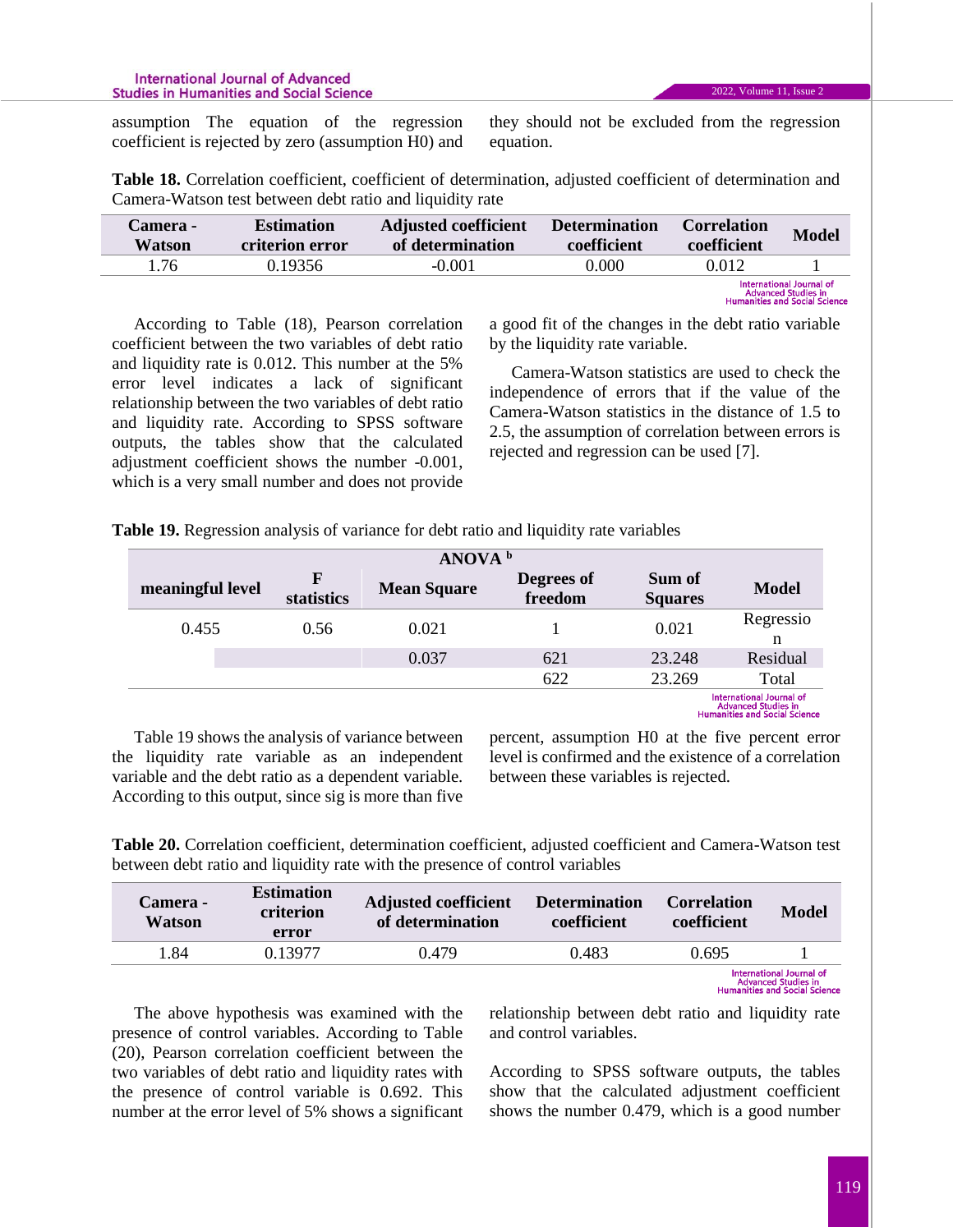and provides a good fit of the changes in the debt ratio variable by the independent variables.

| ANOVA <sup>b</sup> |            |                    |                       |                          |                                                                                                |
|--------------------|------------|--------------------|-----------------------|--------------------------|------------------------------------------------------------------------------------------------|
| meaningful level   | statistics | <b>Mean Square</b> | Degrees of<br>freedom | Sum of<br><b>Squares</b> | <b>Model</b>                                                                                   |
| $0.00\,$           | 114.972    | 2.246              |                       | 11.231                   | Regression                                                                                     |
|                    |            | 0.02               | 616                   | 12.035                   | Residual                                                                                       |
|                    |            |                    | 621                   | 23.266                   | Total                                                                                          |
|                    |            |                    |                       |                          | International Journal of<br><b>Advanced Studies in</b><br><b>Humanities and Social Science</b> |

**Table 21.** Regression analysis of variance for debt ratio, liquidity rate and control variables

According to the obtained results, the fourth sub-hypothesis (return on equity, total return on assets, earnings per share ratio and fixed assets ratio affects the relationship between liquidity rate and capital structure) is confirmed at 95% confidence level.

Since economic variables are strongly correlated with each other, their simultaneous use will lead to strong alignment, so none of the variables is significant in the multiple models, and their sign indicates the direction of correlation will be reversed in some cases [8].

**Table 22.** Correlation coefficient between explanatory variables

|                                                     | <b>Explanatory variables</b> | The inflation<br>rate | <b>Liquidity rate</b> | dollar price | <b>Bank interest</b><br>rates |
|-----------------------------------------------------|------------------------------|-----------------------|-----------------------|--------------|-------------------------------|
| The                                                 | Solidarity                   |                       | 0.266                 | 0.154        | $-0.554$                      |
| inflation<br>rate                                   | meaningful level             |                       | 0.00                  | 0.00         | 0.00                          |
| <b>Liquidity</b>                                    | Solidarity                   | 0.266                 |                       | 0.976        | $-0.877$                      |
| rate                                                | meaningful level             | 0.00                  |                       | 0.00         | 0.00                          |
|                                                     | Solidarity                   | 0.154                 | 0.976                 |              | $-0.758$                      |
| dollar price                                        | meaningful level             | 0.00                  | 0.00                  |              | 0.00                          |
| <b>Bank</b>                                         | Solidarity                   | $-0.554$              | $-0.877$              | $-0.758$     |                               |
| interest                                            | meaningful level             | 0.00                  | 0.00                  | 0.00         |                               |
| rates                                               |                              |                       |                       |              |                               |
| International Journal of<br>Andrews and Canadian in |                              |                       |                       |              |                               |

Advanced Studies in<br>Humanities and Social Science

As can be seen, the correlation coefficient between the variables is very high, so for the simultaneous use of variables, the factor analysis method will be used. Using this method, a combination of the main variables can be obtained to interpret them. It depends on the relationship between the variables of each factor.

| 0.39    |                     | Kaiser-Meyer-Olkin sample adequacy criterion       |  |  |
|---------|---------------------|----------------------------------------------------|--|--|
| 3e4.926 | The amount of kai - |                                                    |  |  |
|         | approximately two   | Bartlett test for unit unity of correlation matrix |  |  |
| 6       | Degrees of freedom  | Kaiser-Meyer-Olkin sample adequacy criterion       |  |  |
| 00      | meaningful level    |                                                    |  |  |

International Journal of<br>Advanced Studies in<br>Humanities and Social Science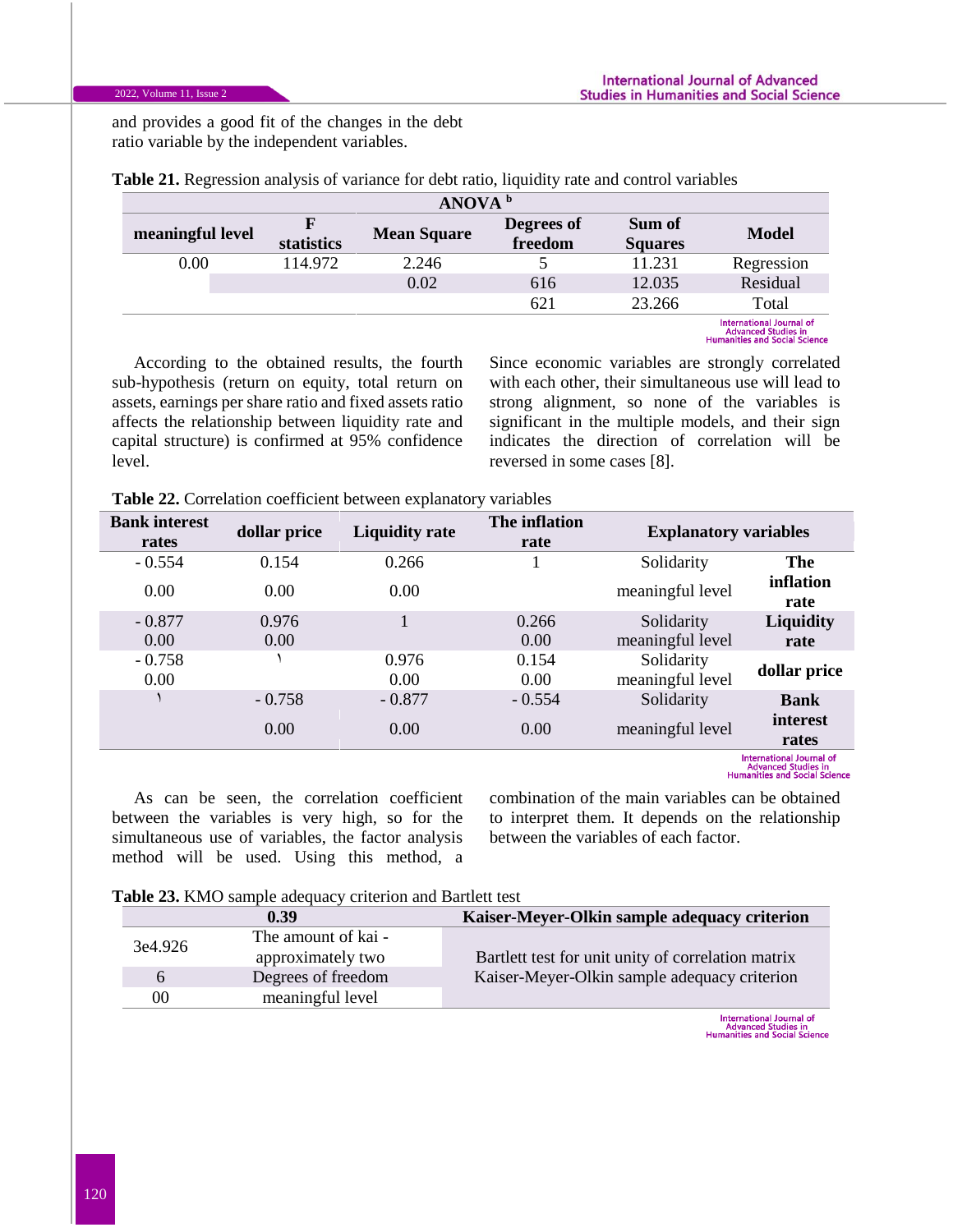#### **International Journal of Advanced Studies in Humanities and Social Science**

| <b>rable 24.</b> I creditage of changes expressed by agents |                  |              |                          |  |  |
|-------------------------------------------------------------|------------------|--------------|--------------------------|--|--|
| <b>Special values</b>                                       |                  |              |                          |  |  |
| Percentage of cumulative                                    | <b>Component</b> |              |                          |  |  |
| changes                                                     | changes          | <b>Total</b> |                          |  |  |
| 72,714                                                      | 72,714           | 2,909        |                          |  |  |
| 96,701                                                      | 23,987           | 0.959        |                          |  |  |
| 99,975                                                      | 3,274            | 0.131        |                          |  |  |
| 100.00                                                      | 0.025            | 0.001        |                          |  |  |
|                                                             |                  |              | International Journal of |  |  |

**Table 24.** Percentage of changes expressed by agents

Advanced Studies in<br>Humanities and Social Science

2022, Volume 11, Issue 2

| <b>Table 25.</b> Component matrix (factor coefficient matrix) |  |
|---------------------------------------------------------------|--|
|---------------------------------------------------------------|--|

| <b>Component</b> | <b>Variables</b>         |
|------------------|--------------------------|
| 0.484            | The inflation rate       |
| 0.97             | Liquidity rate           |
| 0.912            | dollar price             |
| $-0.949$         | Bank interest rates      |
|                  | International Iournal of |

# **Manufacturity Community**<br>Advanced Studies in<br>Humanities and Social Science

**Table 26.** Correlation coefficient, coefficient of determination, adjusted coefficient of determination and Camera-Watson test between macroeconomic variables and debt ratio

| <b>Camera -</b><br>Watson | <b>Estimation</b><br>criterion error | <b>Adjusted</b><br>coefficient of<br>determination | <b>Determination</b><br><b>coefficient</b> | <b>Correlation</b><br>coefficient | <b>Model</b> |
|---------------------------|--------------------------------------|----------------------------------------------------|--------------------------------------------|-----------------------------------|--------------|
| .76                       | 0.19356                              | $-0.001$                                           | 0.00                                       | 0.012                             |              |
|                           |                                      |                                                    |                                            |                                   |              |

According to Table (26), the Pearson correlation coefficient between the two factors is 1 and the debt ratio is 0.012. This number at the 5% error level indicates the absence of a significant relationship between the debt ratio variable as a dependent variable and factor 1 as an independent variable. According to the outputs of SPSS software, since the calculated adjusted coefficient shows the number -0.001, it does not provide a suitable fit of

International Journal of<br>Advanced Studies in<br>the changes in the debt variable by the independent variable.

The value of the Camera-Watson statistic according to Table (26) is 1.760. This number shows that the errors are independent of each other and there is no correlation between the errors, so the assumption of correlation between the errors is rejected and regression can be used.

**Table 27:** Summary of multiple regression findings of main hypothesis one by enter method

| <b>Statistics</b><br>t))Level | Statistics t)<br>Level | <b>Standardized</b><br>coefficients | Non-standardized<br>coefficients |          | Model                           |  |
|-------------------------------|------------------------|-------------------------------------|----------------------------------|----------|---------------------------------|--|
|                               |                        |                                     | <b>Std.Error</b>                 | B        |                                 |  |
| 0.004                         | 2,885                  | -                                   | 2,025                            | 5,842    | (Constant)                      |  |
| 0.122                         | 1,549                  | 0.045                               | 0.029                            | 0.044    | <b>Fixed Asset Ratio</b>        |  |
| 0.00                          | 9,428                  | 0.434                               | 0.000                            | 0.07     | Earnings per share ratio        |  |
| 0.00                          | $-21.27$               | $-0.988$                            | 0.001                            | $-0.015$ | <b>Return on total assets</b>   |  |
| 0.00                          | 5,052                  | 0.148                               | 0.00                             | 0.00     | <b>Return of capital owners</b> |  |
| 0.004                         | 2,921                  | 2,079                               | 0.00                             | 0.008    | <b>Liquidity rate</b>           |  |
| 0.002                         | 3,061                  | 0.16                                | 0.002                            | 0.005    | The inflation rate              |  |
| 0.00                          | 3,639                  | 0.987                               | 0.033                            | 0.119    | <b>Bank interest rates</b>      |  |
| 0.005                         | $-2.796$               | $-1.403$                            | 0.00                             | 0.00     | dollar price                    |  |
|                               |                        |                                     |                                  |          | International Internal of       |  |

International Journal of<br>Advanced Studies in<br>Humanities and Social Science

Since in this output, the significance level of the regression coefficient equality test related to the fixed asset ratio variable is greater than five percent, the assumption that the regression coefficient is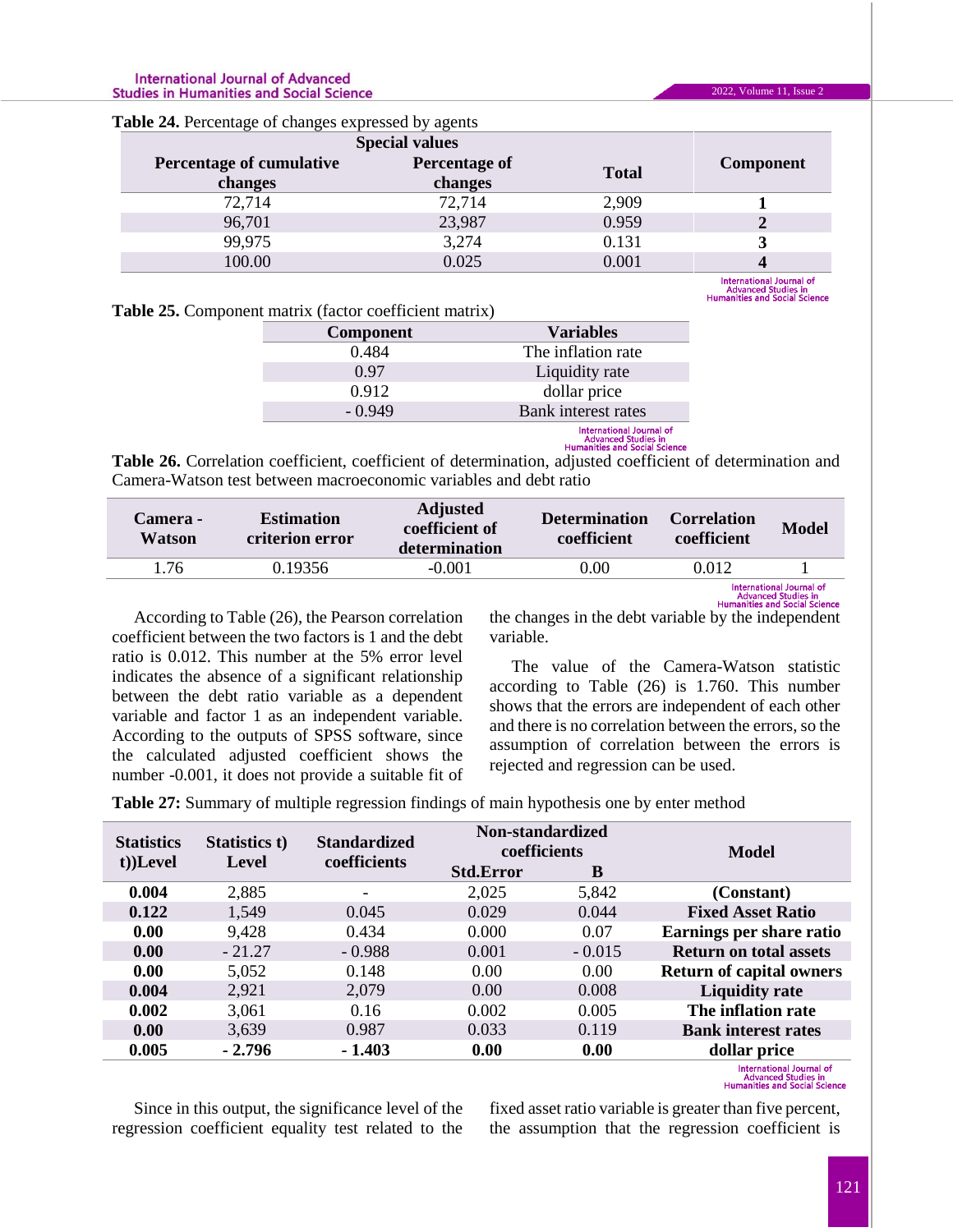equal to zero (assumption H0) is confirmed and must be removed from the regression equation, showing that there is no significant relationship between the ratio of fixed assets to debt ratio.

### **Conclusion**

Information on economic conditions is useful for investors and managers to make financial decisions. Information is useful in itself if it changes the beliefs and behaviors of investors and managers. In addition, the amount and degree of usefulness can be measured by the extent of volume and price changes following the dissemination of information. Investors and corporate executives are required to increase their capital day by day and maximize it, and for this reason, they are looking for ways to reduce costs, including financing costs and increase revenues. To achieve this goal, they need tools and criteria to be identified. These criteria must be sufficiently reliable so that managers can make decisions based on them and invest their capital in business activities. This is where the knowledge of accounting and financial management and economic information comes to the aid of managers to make decisions. One of the pieces of information that managers and analysts around the world attach great importance to is information that reflects the economic situation of countries. And one of the factors that affect the economic situation of countries is that financial managers in companies are interested in knowing information that indicates the degree of stability or instability of the economic situation. In this study, inflation rate, cash rate, bank interest rate and dollar rate were studied as macroeconomic variables and its effect on the capital structure of companies was investigated.

In this research, after collecting the necessary information and data of the sample companies, the relationship between macroeconomic variables and the capital structure of companies and other control variables of the research was measured using Pearson correlation coefficient and then the test (T) With degree of freedom df = n-2 and 95% confidence level was used to determine the significance of the correlation between the above criteria.

According to the tests and analyses obtained through regression and correlation, it can be said that there is no correlation coefficient between the

two variables of bank interest rate and debt ratio in companies admitted to the Iranian capital market and its value is 0.002; the correlation is weak and in fact the mentioned variable cannot affect the debt ratio independently. Studies have shown that the above hypothesis has not been confirmed, and there is no linear and positive relationship between bank interest rates and capital structure, which is consistent with Sajjadi's (2018) findings stating there is no relationship between bank interest rates and total stock index. With the introduction of control variables, the lack of relationship between the ratio of fixed assets and the return on equity with the structure of capital was revealed, which was also the result of research by Partners' brothers (2019).

Further, the coefficient of determination obtained from the two-variable regression between the two variables of inflation rate as independent variables and debt ratio as a dependent variable in the Iranian capital market is 0.001, showing the lack of correlation between the two variables is mentioned. Studies have also shown that the above hypothesis has not been confirmed, and there is no linear and positive relationship between inflation and capital structure, which is related to the volatile market of the country's economy, affected by various factors every month. This result does not correspond to the findings of Sajjadi's (2010) research voicing there is no relationship between bank interest rates and the total stock index. And with the introduction of control variables, the lack of relationship between the ratio of fixed assets and return on equity with the capital structure was revealed. It has also been the result of the research of the partners' brothers (2017).

The coefficient of determination obtained from the two-variable regression between the two variables of the dollar exchange rate as independent variables and the debt ratio as a dependent variable in the Iranian capital market is 0.001, showing the lack of correlation between the two variables. Studies have also shown that the above hypothesis has not been confirmed, and there is no linear and positive relationship between the dollar exchange rate and the capital structure, which is consistent with the findings of Sajjadi's (2018) research saying there is no relationship between exchange rate and total stock index. The introduction of control variables revealed the lack of relationship between the ratio of fixed assets and return on equity to the